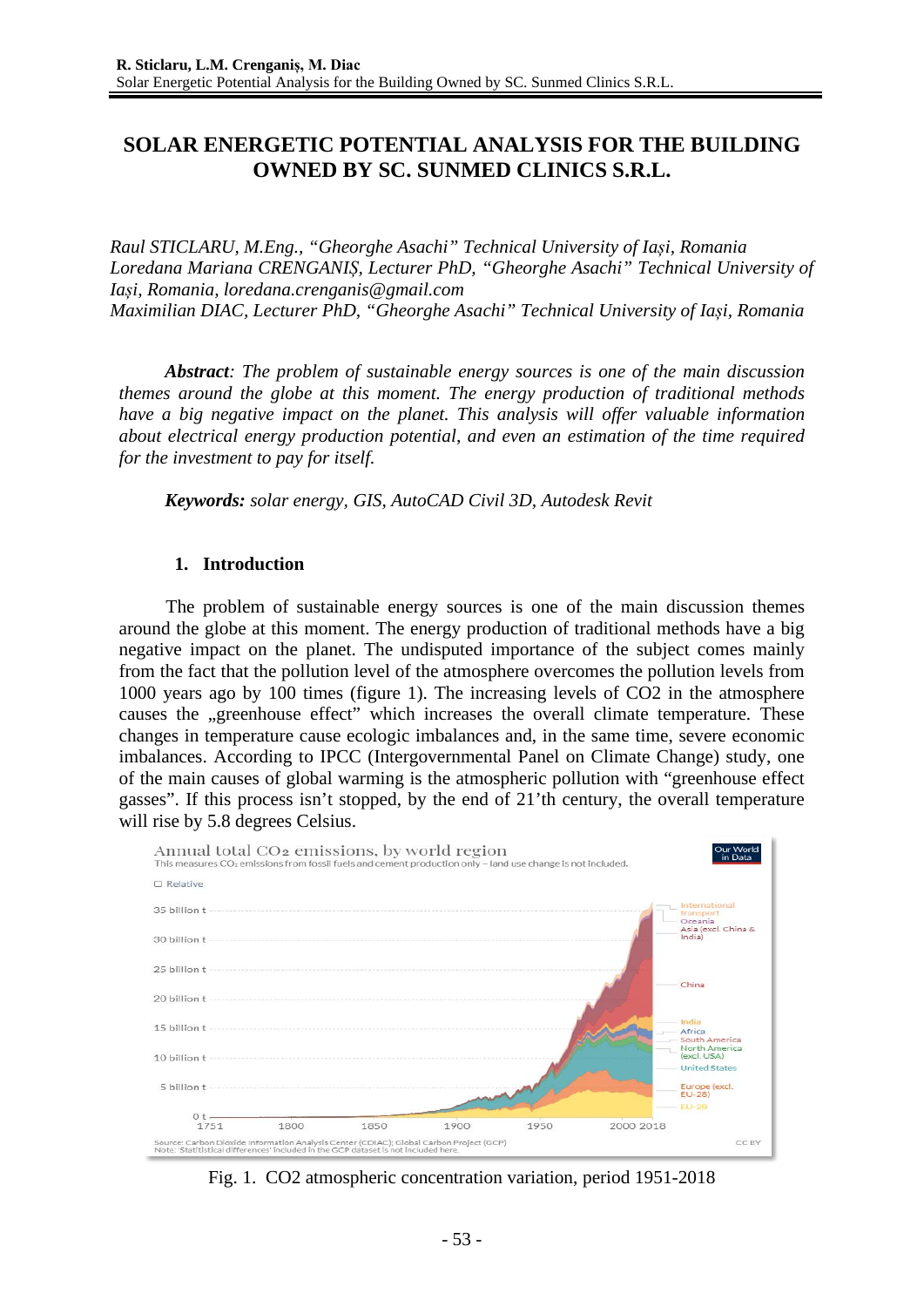An accessible energy source is solar energy. The Sun is a permanent and nonpolluting energy source. One good method for making use of this energy source is by conversing solar energy into electrical energy using solar panels. The main objective of this case study is to provide a set of useful information concerning the best option for mounting solar panels, according to the construction positioning, for obtaining the best efficiency.

# **2. Materials and Methods**

The 3D model of the subject building for the study was made by using a technique which has as central point the extrusion of 2D polygons, combined with moving the UCS (User Coordinate System).

The 3D model was created using the AutoCAD Civil 3D software, for the building owned by SC. SUNMED CLINICS SRL From Gârbesti village of Țibana, county of Iași. (figure 2)

The data necessary for making the 3D model of the building was obtained from topographic plans and scale plans for every level of the building. This data was concerning the footprint dimensions of the building, topographic positioning coordinates of the footprint contour, different construction parameters like wall thickness, overall height of each building level, the positioning of windows and doors, etc.

The main method for the 3D model making was 2D polygon extrusion. The 2D polygons were representing various constructive elements like walls, staircases and other construction elements. The 2D polygons were obtained by georeferencing of the scale plans and filtering of the needed elements by manually removing the other elements of the plan. (figure 3).



Fig. 2. Incipient stage of the 3D model showing the first floor walls



Fig. 3. Building 3D model last stage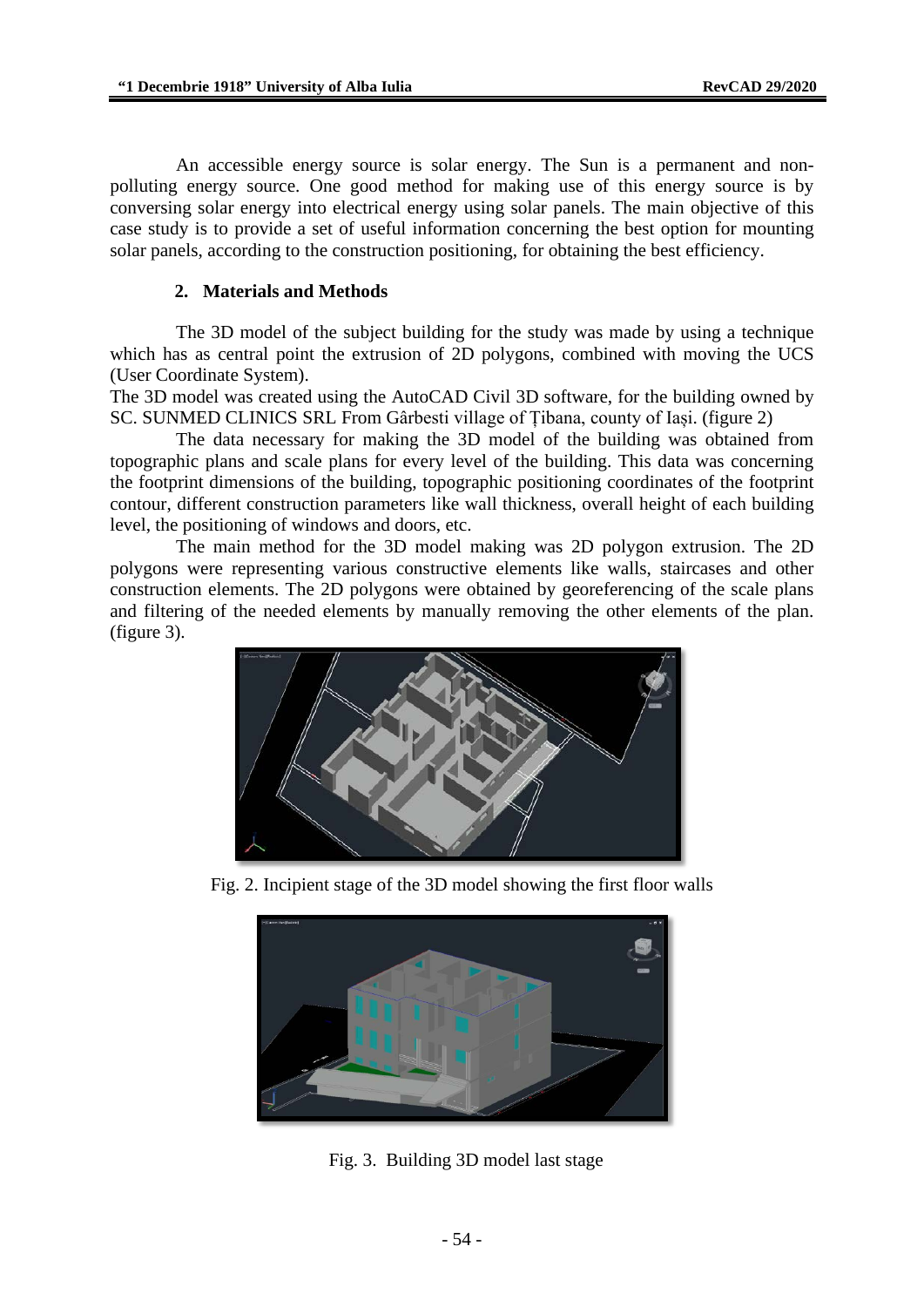The solar analysis was made using the Revit software and the first main objective in preparing the data for analysis was to import it from Civil 3D without modifying any parameters like form, dimension and positioning.

For the first step of the analysis was a point on the world map the building position in Revit for the software to be able to calculate the Sun's trajectory for the timeframe selected for the study.

Although the 3D model has attached geographical coordinates, the software needs the user to select on the map the position of the building. The accuracy of this selection of the interest zone is much lower than the accuracy given by the geographical data attached from the model, but for this case it doesn't play such great importance, given the fact that it cannot influence the Sun's trajectory enough to create any notable differences. (figure 4)



Fig. 4 – World map selection window in Revit

For the Revit analysis it was selected as study type "Solar Energy-Annual PV", this type being the most adequate for the project. (figure 5)

For the "Surfaces" option it was selected the "user selection" option which permitted manual selection for the surfaces of interest for our study.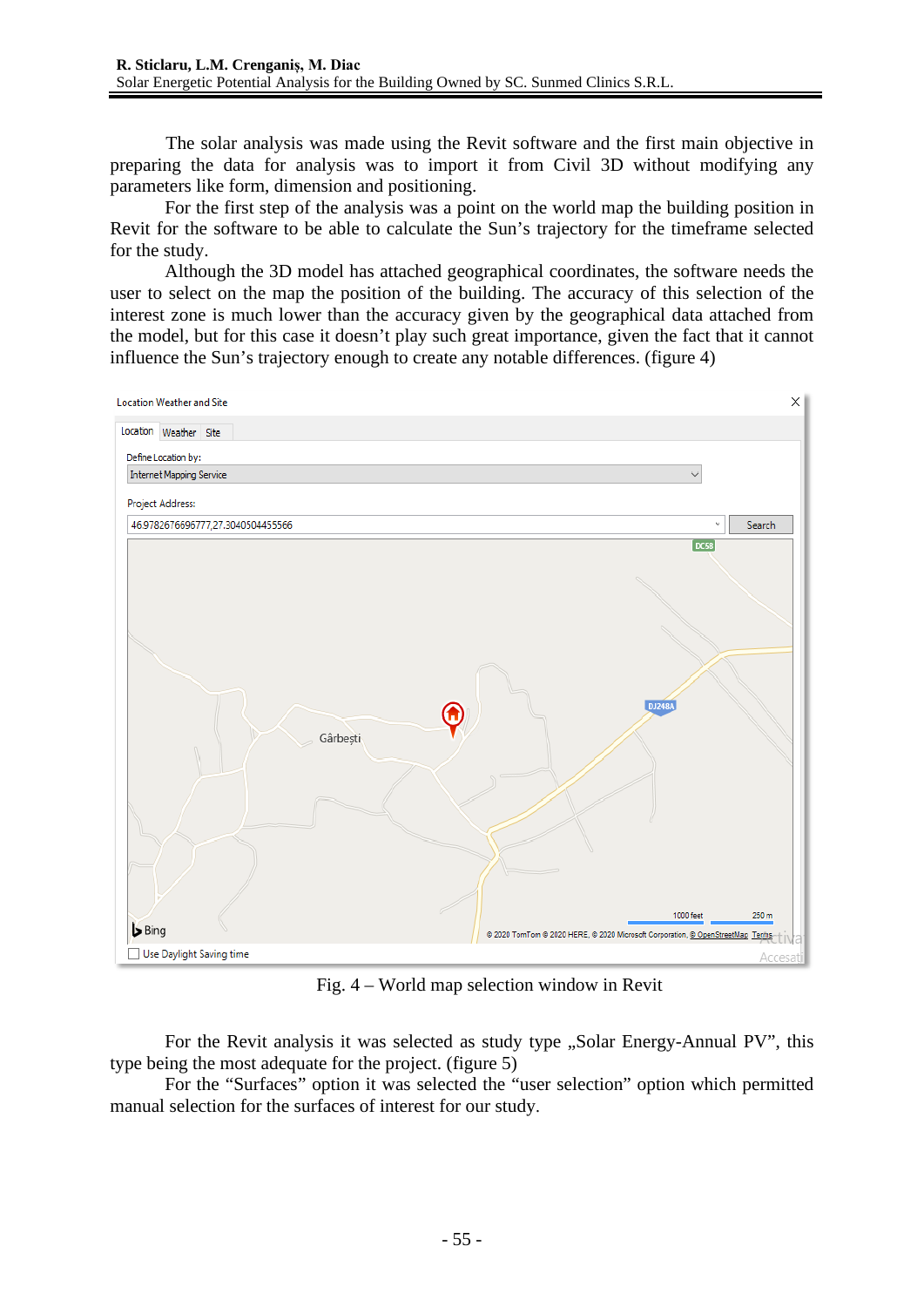

Fig. 5 – Selected surfaces for the analysis

| <b>Study Settings</b>    |                                               |                  |             |
|--------------------------|-----------------------------------------------|------------------|-------------|
| Weather Data:            | ID 180827 - 46.9783554077148.27.3039703369141 |                  |             |
| Analysis Period:         | <b>Full Annual</b>                            |                  |             |
| Building Area:           | 0<br><user entered=""></user>                 | mř               |             |
| Building Energy:         | EUI<br>0<br>$\checkmark$                      |                  | kWh/m?/year |
| <b>Electricity Cost:</b> | 0,3337 lei<br>0,0<br>7 kWh                    | $\%$ escalation. |             |
| Panel Type:              | 16.0% \$2.86/Installed Watt                   |                  |             |
| Coverage:                | $100\%$ of selected surface area              |                  |             |
| 10<br>100                |                                               |                  |             |
| Payback Filter:          | 50 year payback limit                         |                  |             |
|                          |                                               |                  | 50          |
| Analysis Grid:           | 0.99 meter grid, 250 analysis points.         |                  |             |
| Coarse                   |                                               |                  | Fine        |
|                          |                                               | Apply            |             |

Fig. 6 - "Study Settings" window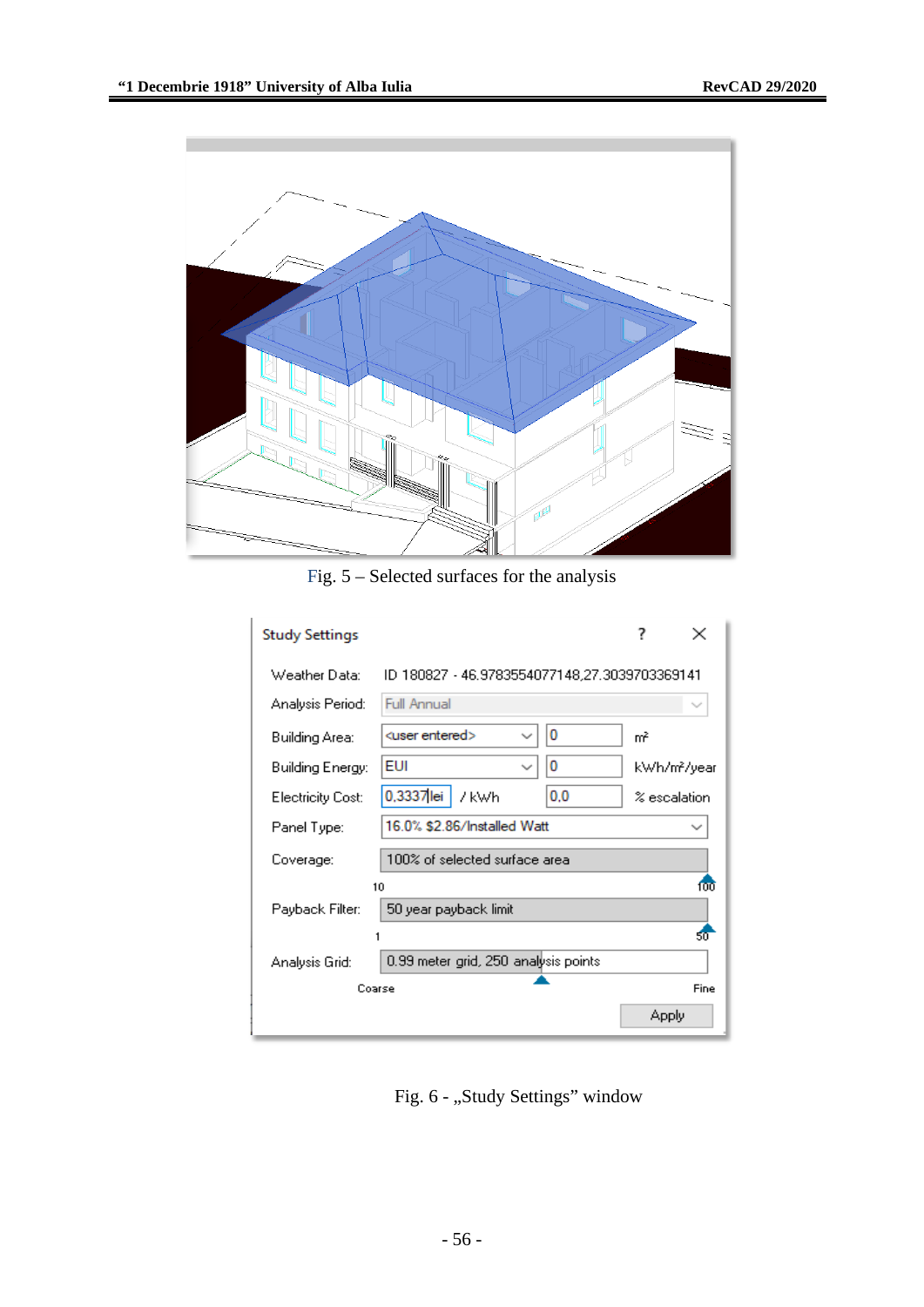As an additional setting for this study, in the "Study Settings" window the user can also set parameters like the Kw/h price in the designated area, which in our case was set at 0.3337 RON. This is one key parameter that is needed for the program to calculate the money savings generated by switching to solar panel energy. (figure 6)

# **3. Results and discussion**

After running the Revit analysis, the results were shown visually by coloring the various surfaces of the roof in suggestive colors according with the intensity of the solar radiation potential for each one of them. (figure 7) The coloring of the surfaces was made incrementally starting with blue for the surfaces with lower energy potential, continuing to yellow and finishing to red for the surfaces with the most solar energy potential. (figure 8)



Fig. 7. The analysis result for the roof surface



Fig. 8. The solar potential analysis result panel